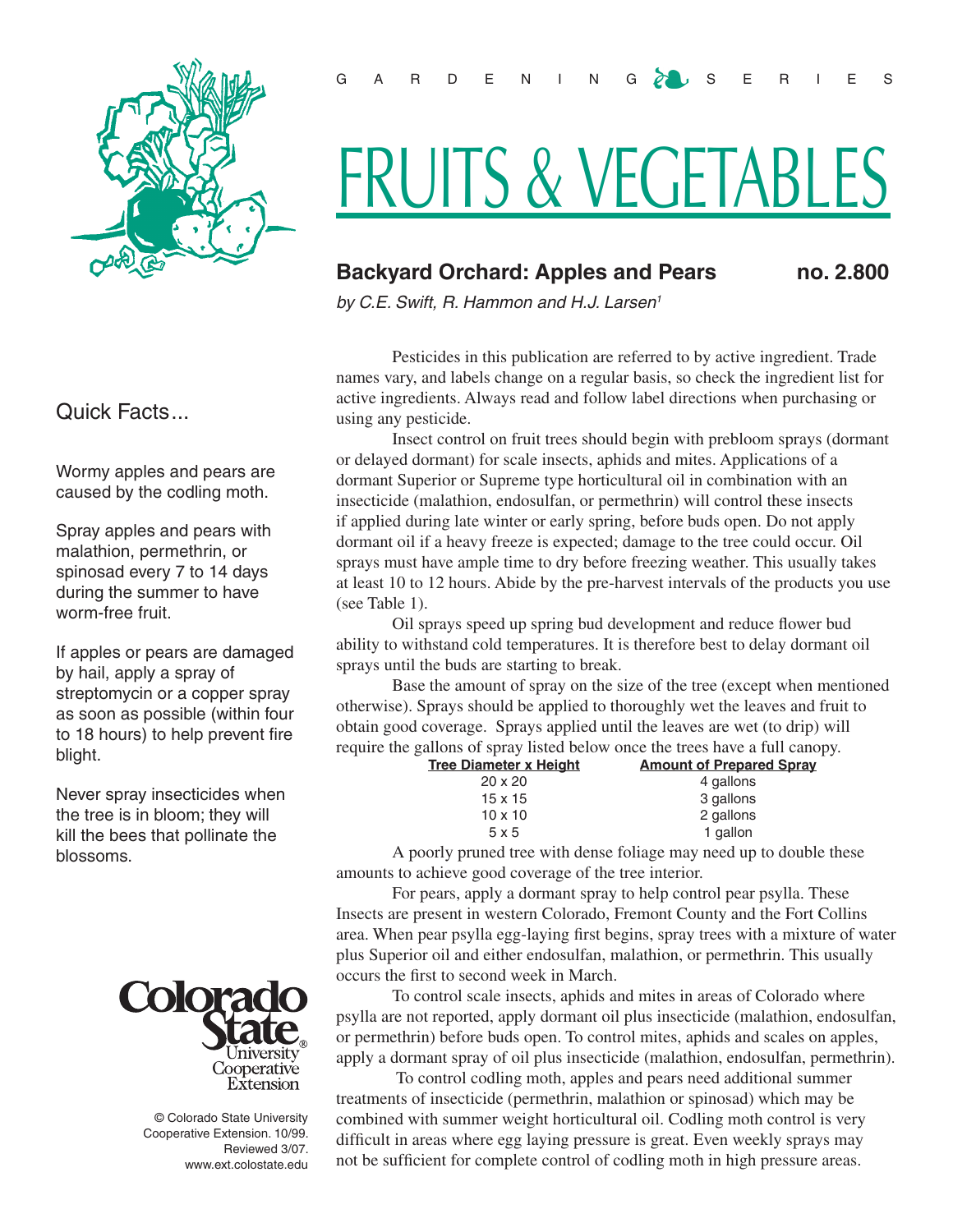#### **Table 1: Preharvest Intervals.**

| <b>Material</b>                            | <b>Waiting Periods</b> |         |  |  |
|--------------------------------------------|------------------------|---------|--|--|
|                                            | <b>Apple</b>           | Pear    |  |  |
| <b>Fire Blight Spray</b><br>(streptomycin) | 50 days                | 30 days |  |  |
| Copper hydroxide                           | 0 days                 | 0 days  |  |  |
| Remedy                                     | 1 day                  | 1 day   |  |  |
| malathion*                                 | 7 days                 | 7 days  |  |  |
| permethrin                                 | not after              | 14 days |  |  |
| (Bug Stop)                                 | petal fall             |         |  |  |

\*Check product label; products differ in waiting periods.

*Avoid the use of sulfur within two weeks of any oil spray (e.g., dormant oil) especially when temperatures above 80 degrees are expected within several days after the sulfur application.*

Avoid using Carbaryl, except for an early season thinning spray and one mid season rotational spray; this insecticide can thin fruit in early season and kill mite predators which leads to increased mite populations later in the season.

#### Late March: Delayed Dormant

*Mites, scales, aphids and pear psylla.*

**What:** Scale Insects, mites and aphids overwinter on apple and pear trees. Psylla can be present on pear trees as early as January. A spray applied in late March just after pruning will help control these pests. Spray apples and pears with a mixture of dormant oil plus insecticide (permethrin or endosulfan). Pear psylla can also be controlled later in the season by sprays of 1.5 percent summer oil or of kaolin clay.

**How:** In each gallon of water, mix 5 tablespoons Superior or Supreme oil and an insecticide (endosulfan, permethrin, or malathion; see label for rates) in each gallon of spray. Apply to drip to insure good coverage.

#### Prebloom (Before Bloom)

*Powdery mildew on Jonathan, Rome, McIntosh, Golden Delicious, Akane, Granny Smith, Yellow Transparent and Lodi apples.*

**What:** Powdery mildew shows up as a grayish-white powdery coating on terminal shoots and leaves. Do not confuse this with the normal hairiness of twigs and leaves. Powdery mildew is mostly a problem on Jonathan, Rome, Akane, Granny Smith, Gala, Fuji, Braeburn and Yellow Transparent (Lodi) apples and does damage Golden Delicious. Red Delicious occasionally are attacked. Apply fungicide at pink (prebloom), petal fall and at two-week intervals from the end of May to mid-June (young, nonbearing fruit trees until late July).

If powdery mildew is not controlled on highly susceptible varieties, there may be a poor bloom the following year. Flower buds are injured by the disease fungus and infected buds are killed by moderately cold winter temperatures (10 to 15 degrees below zero F).

**How:** In each gallon of water, mix potassium bicarbonate (Remedy; see label for rate) plus 2 to 4 teaspoons of Supreme oil per gallon of water.

Note: Avoid the use of sulfur within two weeks of any oil spray (e.g., dormant oil) especially when temperatures above 80 degrees are expected within several days after the sulfur application.

#### Blossom Period

*Fire blight.*

Bartlett pear and Jonathan, Lodi, Rome, Gala, Fuji, Braeburn and Yellow Transparent apples are susceptible to fire blight infection. Delicious and Winesap apples and Moonglow, Magness, Harrow Delight, Harvest Queen, Potomac and Maxine (Starking Delicious) pears are resistant.

**What:** Potential fire blight infection periods are those of 18 hours or more in which the average hourly temperatures are 65 to 90 degrees with rain or relative humidity above 65 percent. For areas prone to fire blight (Colorado's Front Range), apply protective sprays at three- to five-day intervals during bloom period.

**How:** Use 1 teaspoon streptomycin per 1 gallon of water (100 ppm), or a 53 percent fixed copper sulfate at 1 teaspoon per gallon of water.

#### Petal Fall

*Powdery mildew on apples.* See discussion and control recommendations under "Prebloom."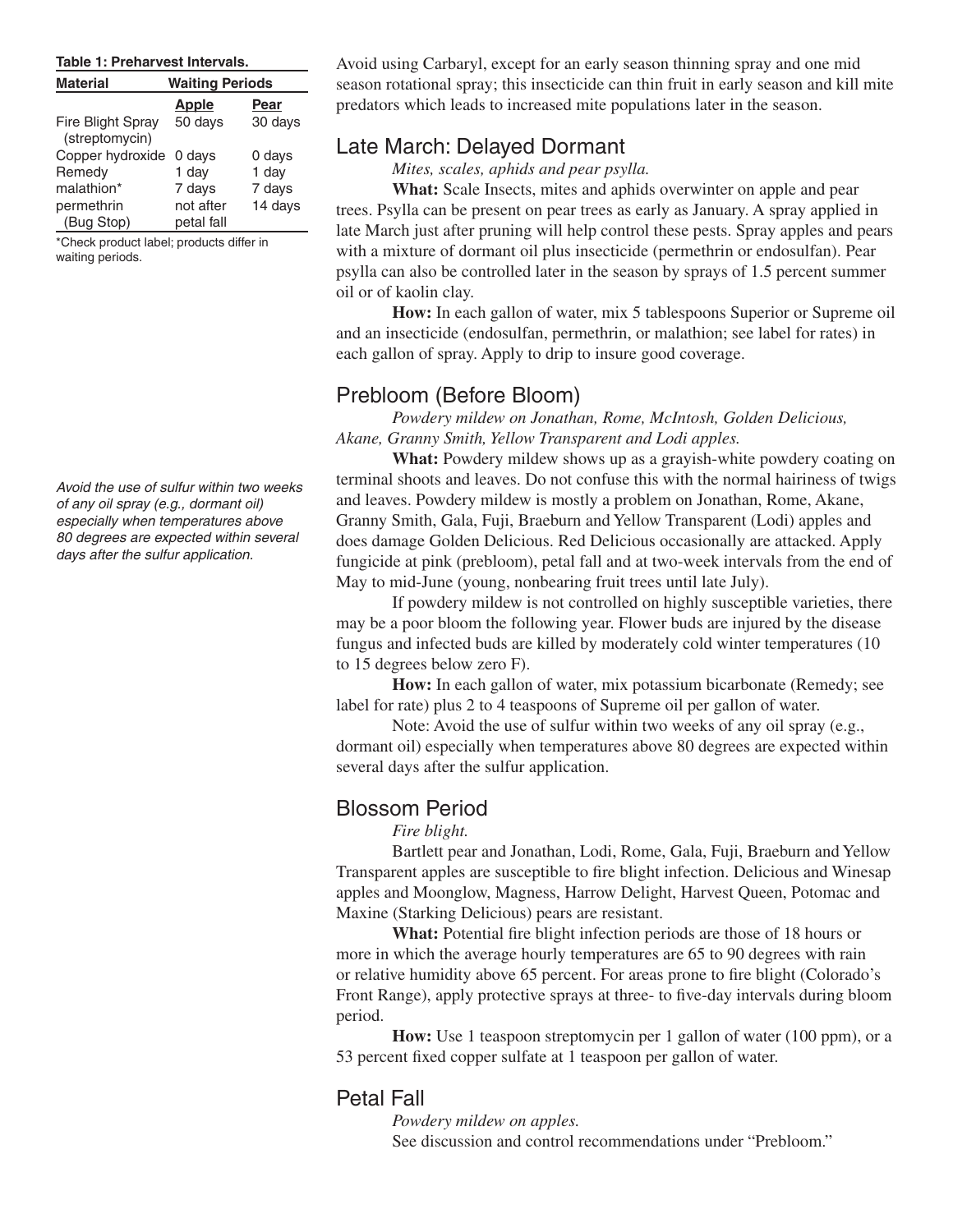### Late Spring and Summer Sprays

*Codling moth, powdery mildew, fire blight, apple maggot.*

**What:** Spray with an insecticide (malathion, spinosad, etc.) or summer weight horticultural oil, or a combination of oil plus one of the other insecticides to control codling moth (larvae cause wormy apples) and apple maggot (in those Front Range locations where apple maggot is found). Moths usually start flying at bloom time. Eggs laid by these moths begin to hatch about two weeks after petal fall, depending on the weather. Apply the first codling moth spray at this time to prevent larvae from entering the fruit. Because insecticide residues last 7 to 10 days and moths are continuously present throughout the summer, apply a spray every 7 to 10 days to prevent later broods of codling moth larvae from entering apple and pear fruits. Adult apple maggot flies typically begin emerging around late June or early July, begin laying their eggs beneath the fruit skin about 10 days after emergence begins, and continue egg deposition until late August or early September. Apple maggot sprays need to be continued until early September.

Check the insecticide label to determine when to stop spraying before harvest to allow the pesticide residue to degrade. The wettable powder formulations are preferable where agitation of the spray mixture is possible. Otherwise, use liquid formulations during the evening when it is cool. The carrier in liquid formulations can burn foliage on hot days.

A high quality horticultural spray oil (summer weight) on a 7- to 10 day interval at 1.5 percent concentration (4 tablespoons per gallon of water) has been found to provide moderate to good control of codling moth and mites on both apples and pears in moderate to low pest pressure situations. Horticultural oils will suppress, but not control, codling moth in high pest pressure situations. Unfortunately, this option will not control apple maggot.

If powdery mildew was noted earlier or if Rome, Jonathan or McIntosh apples are in the orchard, spray at 10- to 14-day intervals with potassium bicarbonate, thiophanate methyl, or flowable sulfur. Mildew sprays generally can be stopped by early July. Young, non-bearing mildew-susceptible varieties need protection until late July. Avoid sulfur products when daily temperatures exceed 80 degrees or within 14 days of any spray containing oil. Also avoid using thiophanate methyl more than twice in a season and make sure that two other sprays with other materials separate any thiophanate methyl sprays.

If apples or pears are damaged by hail, apply a spray of streptomycin or a copper spray as soon as possible (within four to 18 hours) to help prevent fire blight. Do not use copper sprays on Golden Delicious or Anjou pears because russetting may occur. Streptomycin cannot be used within 30 days of harvest on pears or within 50 days of harvest on apples. Copper sprays can be used to the day of harvest, but can cause severe fruit russet if applied when fruit is present (especially on Anjou pears).

Remove branches infected with fire blight as soon as possible to reduce the possibility for disease spread. Cut affected branches 6 inches below the lowest evidence of infection (sunken or reddened bark, ooze, etc.). Peel bark from the cut toward the branch tip for 6 inches or so and examine for evidence of red-brown discoloration of the cambium and bark. This is the true limit of the infection. If the cut was not below the infection limit, sterilize the pruning equipment by dipping in a 70 percent alcohol solution or spray with Lysol disinfectant spray and make a second cut 6 to 12 inches below the first cut. Repeat the examination process to be sure all the infected tissue is removed. Disinfect the cut and tools before moving to a different tree or branch. Allow the cut to air dry and **do not** seal with pruning paint. Control sucking insects during the summer months to prevent shoot or fruit fire blight infections.

*Visible signs of crown rot infection include poor growth, reduced leaf size, prematurely bronzed or reddened leaves, small and brightly colored fruit, and a weak rooting structure.*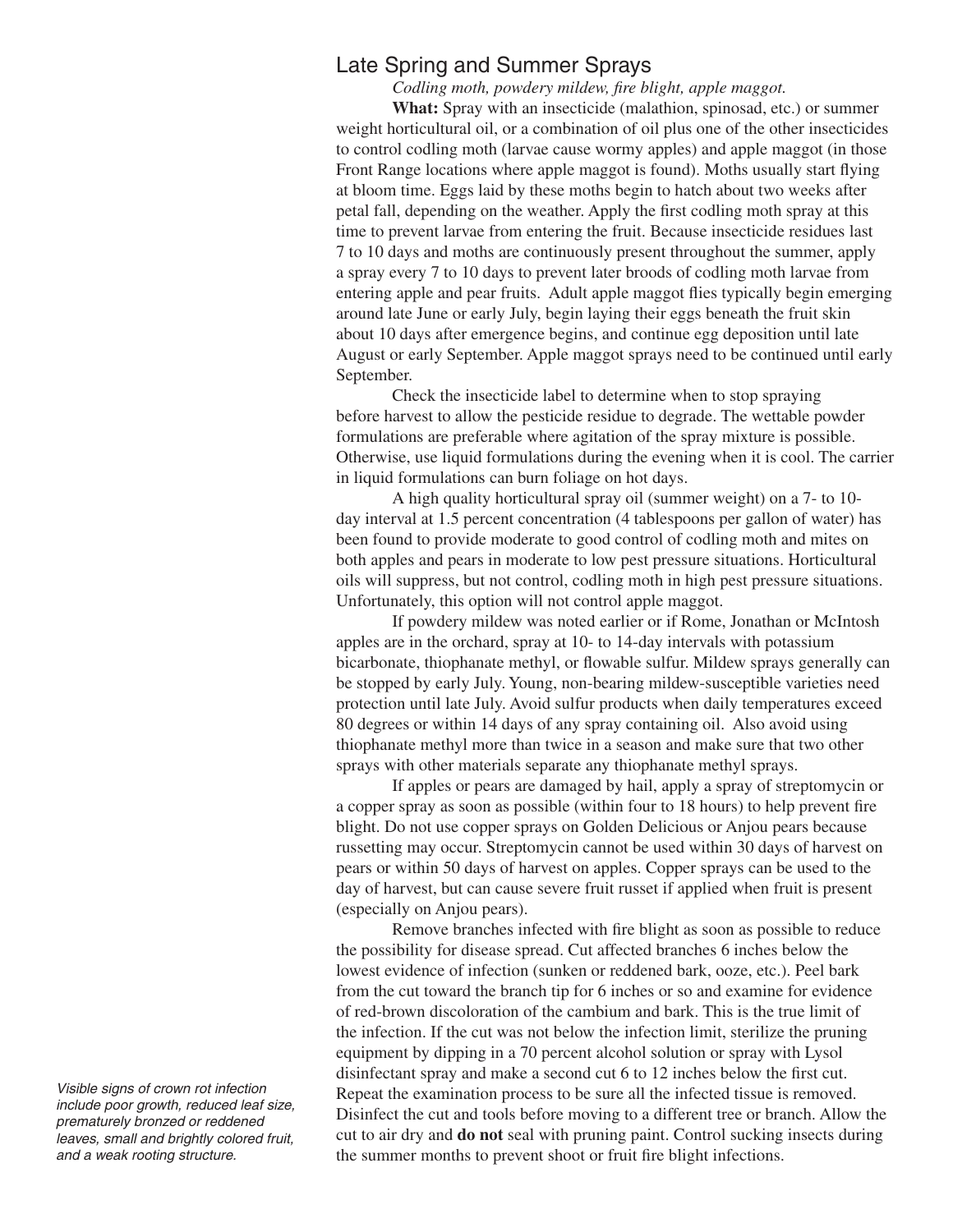**How:** Several insecticides can be used for codling moth control: malathion, permethrin, spinosad. Add 3 tablespoons of high quality summer weight oil in each gallon of spray to enhance insecticide performance (not on Golden Delicious). Alternatively, use 4 tablespoons of this oil by itself in each gallon of water for moderate control of codling moth and mites in low to moderate pest pressure situations. For powdery mildew, use sulfur, potassium bicarbonate, or thiophanate methyl at the rates on their labels. Avoid using sulfur or oil within two weeks of each other because of risk of plant injury. For fire blight prevention, use rates of streptomycin or copper as indicated under "Blossom period."

#### Fall Treatment

*Crown rot.*

**What:** Visible signs of crown rot infection include poor growth, reduced leaf size, prematurely bronzed or reddened leaves, small and brightly colored fruit, and a weak rooting structure. Crown rot causes a dark brown discoloration just under the bark at the soil line. The discoloration is described as similar to chocolate swirl ice cream because the dark, diseased tissue is interspersed with swirls and stripes of living, white or yellowish tissue. To check for discolored tissue, cut away bark at ground line with a sharp knife, but be careful to avoid girdling the tree. Overwatering often is a major contributing factor for this disease and should be avoided. Drench the base of infected trees with copper sulfate after removing soil to expose and dry the diseased tissue. After treatment, replace the soil prior to winter to avoid additional damage due to winter injury.

**How:** Use a copper fungicide material according to the rates on the label. Spray infected trees from ground level to a height of 2 to 3 feet, thoroughly saturating the lower trunk and soil. Alternatively, excavate the affected crown area of the tree and allow drying out during the summer, carefully replacing the soil around the crown area of the tree with a sandy soil or pea gravel overlaid with weed fabric covered with regular soil. Be sure to have the crown covered before winter. Avoid over watering in the future.

#### **References**

For additional information, see the following fact sheets which are all available from your local Colorado State University Cooperative Extension county office or The Cooperative Extension Resource Center, (970) 491-6198:

2.804, *Backyard Orchard: Stone Fruits.*

2.907, *Fire Blight.*

5.507, *Spider Mites.*

5.519, *Apple and Pear Insects.*

5.560, *Pear Slugs.*

5.569, *Insect Control: Horticultural Oils.*

*For information on mixing small quantities of sprays, visit www.coopext. colostate.edu/TRA/PLANTS/smquant. html*

*This fact sheet contains up-to-date information for homeowner control of insect and disease problems on tree fruits. Insect and disease controls have been combined in an easyto-follow format. Recommended chemicals usually are readily available to homeowners. In some cases, the concentration of the product listed and what is available locally may differ.* 

*Always read the label directions. Labels often are updated yearly or more often. If there is a conflict between recommendations in this fact sheet and the product label, always follow the product label.* 

*Restricted use chemicals — for use by certified applicators only — are not included.*